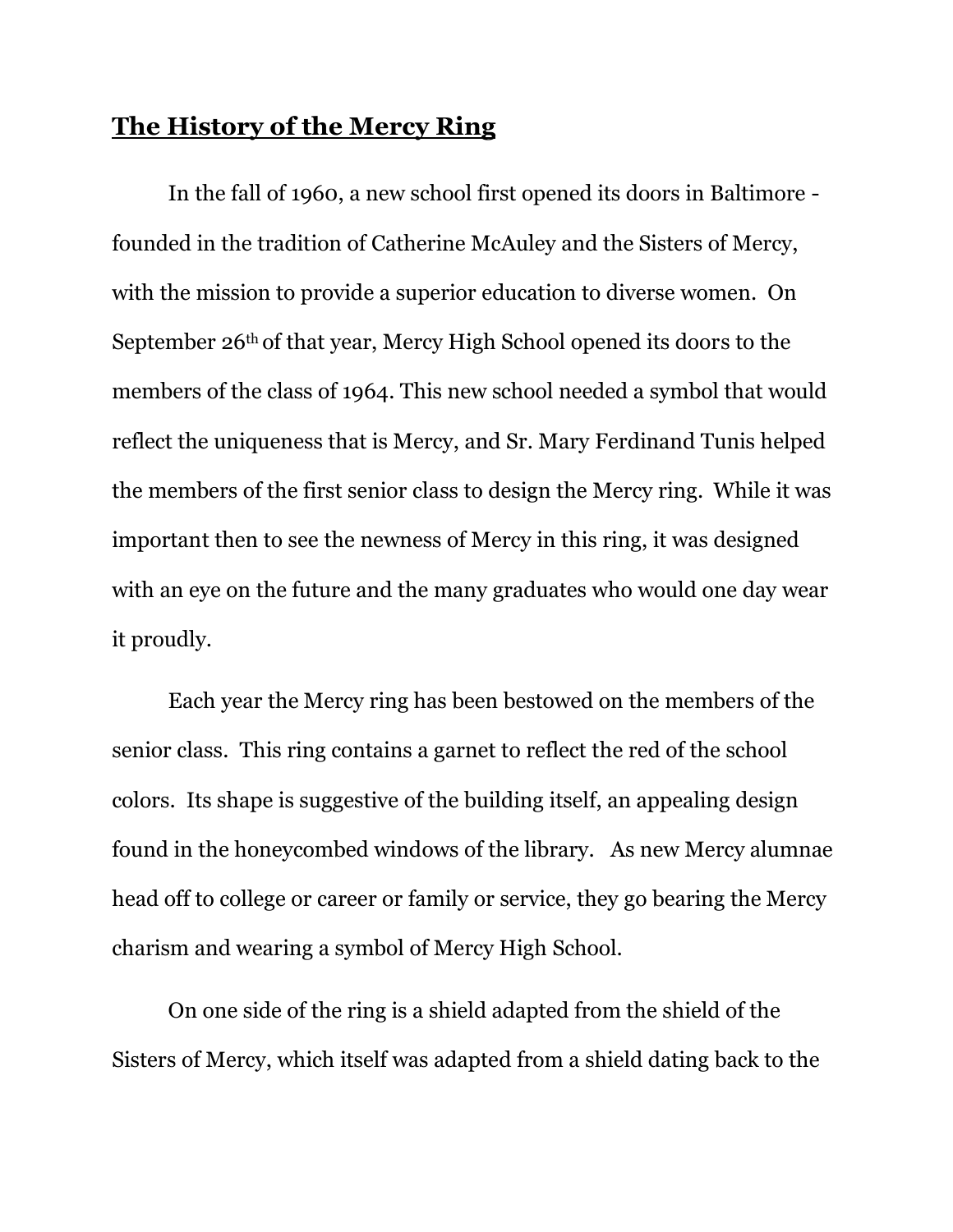thirteenth century. This original shield, Spanish in origin, was oval in shape with four red stripes for courage on a field of white for purity. For the school ring this was modernized to the three stripes with a cross overhead.

There is a second shield on the Mercy ring which is a symbolic interpretation of the statue of Our Lady of Mercy. At the top, a crown represents Mary. Below the crown is a Chi Rho and an orb representing the Christ Child whom Mary is holding. The Lady holds a fleur-de-lis in her hand and the Baby holds a staff in his. Both of these are found at the bottom of the shield. The central MHS stand for all that is Mercy High School.

Mercy graduates know and recognize each other by this ring. As Mercy girls become Women of Mercy, they are bound by their common experience and the symbol they wear. We are women of compassion and justice, grounded in the Mercy tradition. This class, the class of 2022, today joins all Mercy graduates since the class of 1964 in receiving their rings as a symbol of something much greater than their time here at Mercy.

It is a symbol that says: Red for strength and courage, gold for our devotion so strong, our rings representing Mercy, to which part of us will always belong.